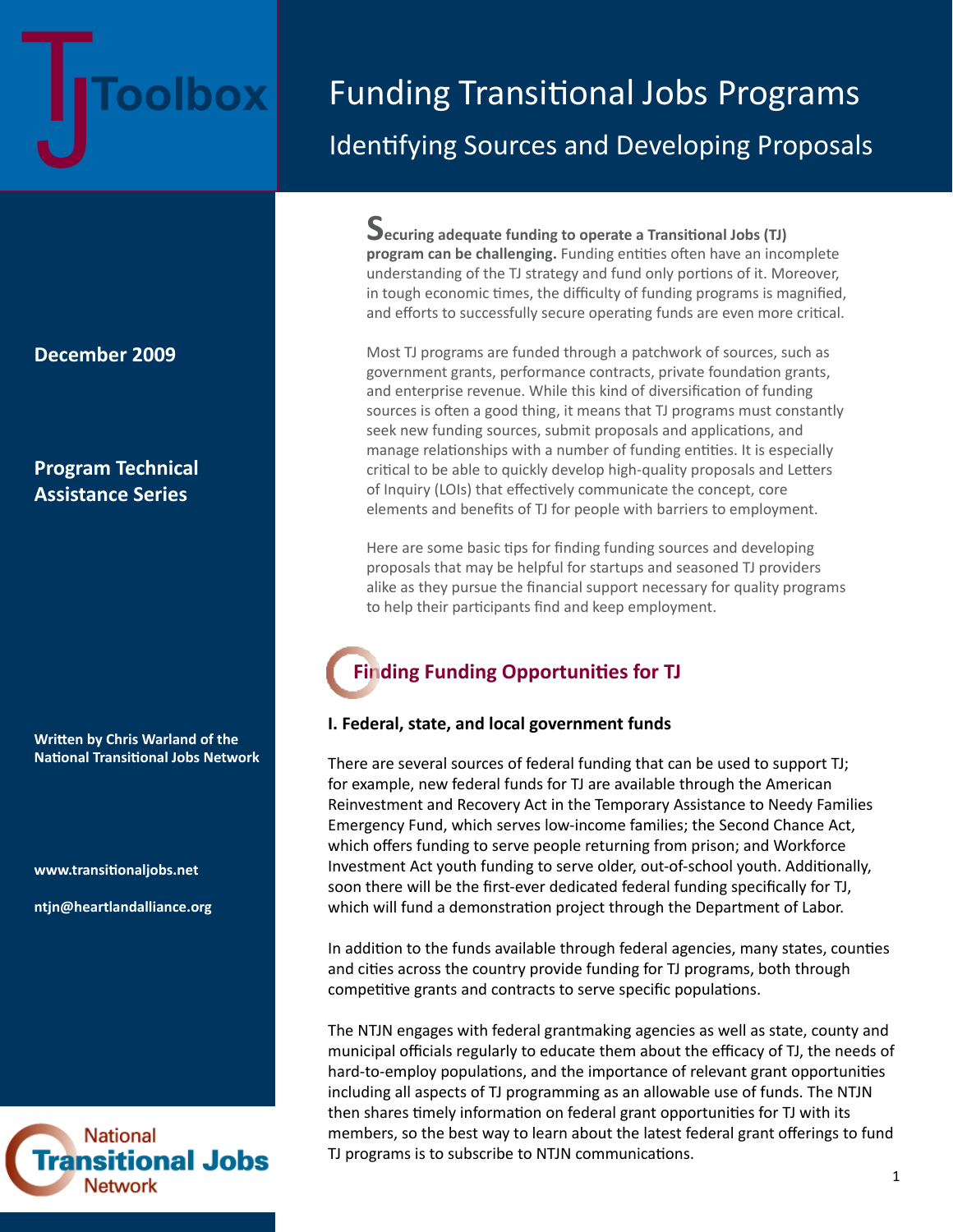

- The National League of Cities published a guide to federal funding sources which can be found [here.](http://www.heartlandalliance.org/ntjn/financing-tj-programs.pdf)
- The NTJN's guide to TJ funds available through the Recovery Act can be found [here](http://www.heartlandalliance.org/ntjn/arra-transitional-jobs-opportunities-updated-12-2-09-2.pdf).
- Additional resources for identifying government funding opportunities for TJ can be found on the NTJN [website.](http://www.heartlandalliance.org/ntjn/tj-program-budgeting-and-funding.html)

# **II. Private philanthropic foundations**

In addition to government funding, many TJ programs receive grants from private philanthropic foundations. It can be challenging, however, to identify the foundations that might consider funding TJ activities and successfully win a grant. In addition to the highly competitive nature of foundation funding, few foundations specifically recognize Transitional Jobs as a core interest of their funding strategies. It is up to programs to convince foundations that the TJ strategy is well-aligned with their institutional goals.

One approach, if your organization currently receives any foundation funding for other, non-TJ operations, is to leverage those relationships to educate grant officers and other decision makers regarding the value of and need for transitional employment for your clients. If no such relationships currently exist, you may try foundation search services such as the [Foundation Center,](http://foundationcenter.org/) [Donor's Forum](http://ifs.donorsforum.org/), [FoundationSearch](http://www.foundationsearch.com/), and others. These services typically allow you to search according to the priorities, goals, and interests of philanthropic foundations - while Transitional Jobs may not be explicitly listed, look for related areas of interest such as economic development, adult education, workforce training, poverty alleviation, public safety, or prisoner reentry services to help identify foundations to approach. Also, consider approaching smaller, locally-oriented foundations in your region—funders with a local interest in public safety or economic development may be receptive to learning about the benefits TJ can bring to vulnerable populations in their geographic area.

# **Writing Your Proposal**

Whether you are applying for government grants or private foundation dollars, there are some important things to consider when writing about TJ. As noted above, funders may be unfamiliar with the TJ strategy, its basic components, and its proven efficacy. The writing of a successful proposal or LOI to fund a TJ program involves not only explaining the value of your project and the capacity of your organization, but also educating the funder about the TJ strategy and the particular needs of hard-to-employ populations.

# **I. Defining and Explaining Transitional Jobs**

First, be sure to include the definition of TJ: *a workforce strategy that uses time-limited, wage-paying jobs that combine real work, skill development, and supportive services, to transition participants successfully into the labor market.* The NTJN has invested much effort in codifying the definition of TJ to align with best practices as demonstrated by both research and program success, and in educating government agencies, foundation officials, and other decision makers about just how TJ should be defined. This can be seen as a sort of "branding" for the TJ strategy to make sure that "Transitional Jobs" is associated with the program components that have yielded so many positive outcomes for people with barriers to employment.

In the same vein, it is also critical to list and explain the essential core program elements for TJ, in order to set it apart from other workforce strategies and rectify any misconceptions the funder may have about what TJ is. A guide to basic TJ program design and its core elements can be found [here.](http://www.heartlandalliance.org/ntjn/basic-transitional-jobs-program-design-10-09.pdf)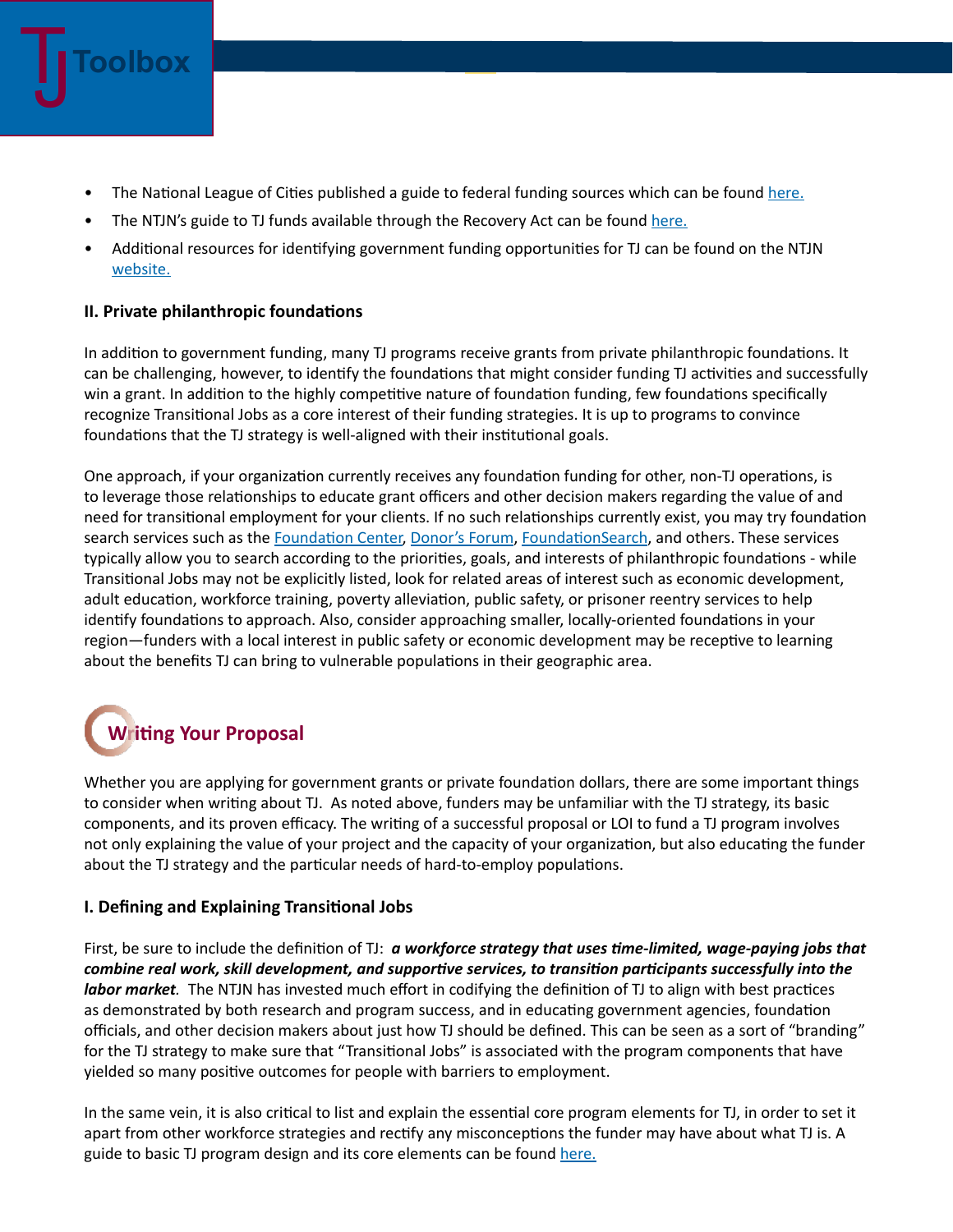## **II. Stating the Need for TJ**

It is essential to communicate the need for TJ, particularly for your specific target population and in your particular service area. For this purpose you can use figures like unemployment rates, poverty rates, and educational attainment. Also note the number of people in your target population—how many people are reentering from prison, or receiving TANF payments? How many unemployed youth or dropouts are there in your area?

Many of these data are available from federal sources; for example the [Bureau of Labor Statistics](http://www.bls.gov/) has a lot of labor market information including unemployment, the [Bureau of Justice Statistics](http://bjs.ojp.usdoj.gov/) provides data on people released from prisons and jails, poverty and income information is available from the [Census Bureau,](http://www.census.gov/) and the Department of Health and Human Services/[Administration for Children and Families](http://www.acf.hhs.gov/acf_policy_planning.html#stats) offers data on TANF recipients.

Additionally, your state, county or municipality may also provide data for the local level on topics like educational attainment and workforce skill levels, as well as figures on unemployment, prisoner reentry, and receipt of public assistance.

If your organization is already providing Transitional Jobs, you can also use internal data to demonstrate an increase in demand for those services. How many requests or referrals have you had to turn away due to limited capacity or inadequate staffing? How does your annual capacity to provide transitional employment compare to the number of people in the target population in your region? For example, if your program serves 100 formerly incarcerated people annually in a city where 10,000 people return from prison every year, you can make a strong case for local need for additional Transitional Jobs services.

Moreover, in the midst of an acute economic downturn in which many investments are being made to stimulate economic activity and create jobs, it is important to communicate that we must not allow these efforts to bypass the people most in need of help in finding and keeping work, and who are often hardest hit by recession and underserved by traditional workforce initiatives. It may also be effective to point to the acute need for economic stimulus in the communities in which TJ participants typically live. The wages paid for Transitional Jobs can have a positive effect on entire low-income communities as well as the families of TJ participants.

### **III. Presenting the Evidence Supporting TJ**

The Transitional Jobs strategy is, perhaps more than any other workforce strategy serving the hard to employ, supported by a large body of robust evidence generated by rigorous and comprehensive studies. These days, virtually every funding entity is oriented toward funding evidence-based practices, so the findings supporting the TJ model should definitely be emphasized in any proposal. Particularly striking is the evidence from MDRC that shows TJ significantly reducing recidivism rates among reentering individuals, and reducing the duration and amount of payments to TANF recipients. It could also be very helpful to point to the findings from the Fiscal Policy Institute that project a positive return on investment for TJ programs serving public assistance recipients and reentering individuals.

The NTJN acts as a repository for evidence supporting the TJ strategy. When preparing funding proposals, we encourage you to make use of these findings to present TJ as an effective, evidence-based practice—this will not only maximize your chances of being awarded funding, it will also help further educate the grantmaking community on the substantial body of evidence supporting TJ.

- The latest evidence supporting TJ is summarized [her](http://www.heartlandalliance.org/ntjn/new-evidence-for-the-efficacy-of-tj-programs.pdf)e.
- The Return on Investment study can be accessed [here](http://www.heartlandalliance.org/ntjn/transitional-jobs-return-on-investment-study.pdf).
- More evidence can be found on the NTJN [website.](http://www.heartlandalliance.org/ntjn/research.html)